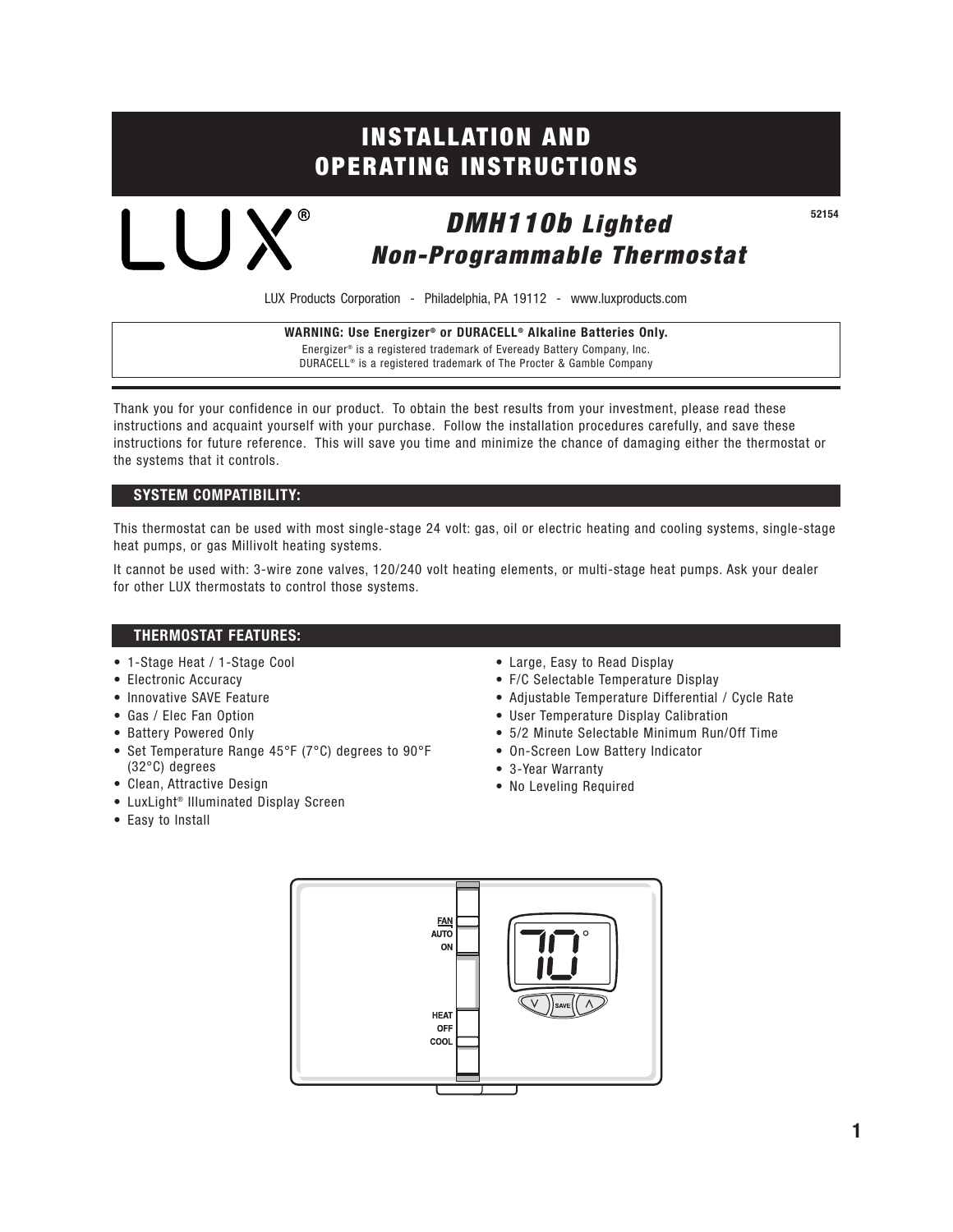## **TOOLS YOU MAY NEED:**

Screwdrivers, wire stripper / cutter, and possibly a drill with assorted bits (new installations only).

#### **REMOVAL OF OLD THERMOSTAT:**

- 1. Turn OFF the electricity to all heating and cooling components. Do not turn the electricity back on until all work is completed.
- 2. Remove the front portion of your old thermostat to expose the wiring connections.
- 3. Write down the letters printed near each wire terminal that is used, and also the color of each wire that is connected to it. Self-adhesive wire labels are also enclosed.
- 4. Carefully remove the wires one at a time, and bend them in a manner so that they do not fall back inside the wall. Do not allow bare wire ends to touch each other.
- 5. Loosen the mounting screws for the old thermostat and carefully remove it from the wall.



#### **THERMOSTAT MOUNTING LOCATION:**

On replacement installations, mount the new thermostat in place of the old one unless the conditions listed below suggest otherwise. On new installations, please follow these general guidelines:

- 1. Mount the thermostat on an inside wall, about 5 ft. (1.5m) above the floor.
- 2. Do not locate the thermostat where air circulation is poor such as in a corner, alcove, or behind a door that is normally left open.
- 3. Do not locate the thermostat where unusual heating or cooling conditions may be present, such as: direct sunlight, above a lamp, television, or radiator, or on a wall next to an exterior door or window.
- 4. Do not locate in a damp environment, as this can lead to corrosion that may shorten thermostat life.
- 5. If painting or construction work is still ongoing, cover the thermostat completely or wait until this work is complete before installation.

#### **INSTALLATION OF NEW THERMOSTAT:**

- 1. Strip wire insulation leaving only 3/8 in. (9.5mm) bare wire ends, and clean off any corrosion present.
- 2. Fill the wall opening with non-combustible insulation to prevent drafts from affecting the thermostat's normal operation.
- 3. Route the wires through the opening in the new thermostat base plate, and hold the base against the wall. Try to line up the screw holes from the prior thermostat, and install the mounting screws.
- 4. If the previous holes cannot be used, hold the thermostat base against the wall so that it appears straight and level (position the base for best appearance) and mark for the new screw holes. Attach the base to the wall using the screws provided (use the supplied plastic anchors if needed when mounting to a soft material such as drywall).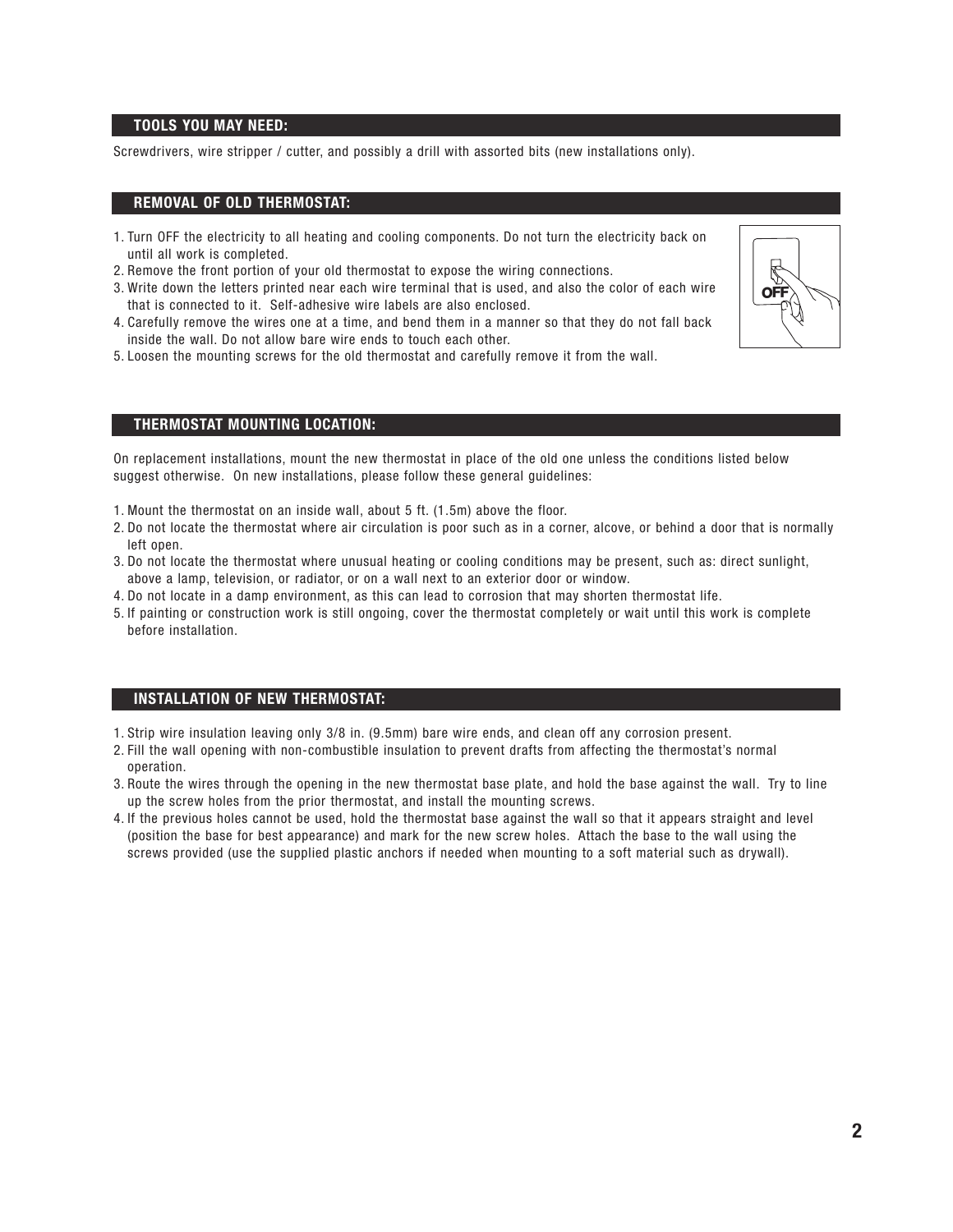- 1. When attaching the wires to the thermostat, please ensure that the bare wire ends are held ALL the way into the terminal block while the screw is being tightened.
- 2. Securely tighten all of the electrical terminal screws, including any unused ones. Be careful not to over tighten the screws, they only need to be snug.

**\*\* Complete heating and/or cooling system wiring can be found in the WIRE IDENTIFICATION AND WIRING SCHEMATICS section of this instruction sheet. The schematics shown provide component information for brand new installations or for unreferenced wires.**

#### **SYSTEM CONFIGURATION AND SETUP OPTIONS:**

On the circuit board, there are hardware settings called "jumpers". These settings can be changed from their default values by removing its black cap and reinstalling the cap so that it is positioned on only one (1) of the metal pins, and not both. A CLOSED jumper means the

black cap is on both of the metal pins, and an OPEN jumper means the cap is on only one (1) metal pin.

**HARDWARE RESET BUTTON:** A change to ANY of the jumper settings will not be recognized by the thermostat until the white HARDWARE RESET button on the circuit board is pressed.

| <b>JP1 (SYSTEM):</b> [CLOSED = Furnace, default] This setting is used for the majority of all heating |
|-------------------------------------------------------------------------------------------------------|
| systems that are not heat pumps. Examples for this setting would be: natural gas furnace, hot         |
| water baseboard heat, and oil heat. $[OPEN = Heat Pump]$ Use this setting if you have a heat          |
| pump unit (which looks just like an outside air conditioning unit, but is used for both cooing and    |
| heating).                                                                                             |

**JP2 (DELAY):** [CLOSED = 5 Minutes, default] This setting changes the length of time that the system must remain either on or off before it will switch to the alternate on or off state. The main purpose of this setting is to provide equipment protection by preventing brief or undesirable frequent on/off cycling. [OPEN = 2 Minutes] This can be used to decrease the minimum amount of time that occurs between cycles, and may be desired for hot water radiator systems to reduce overshoot.

**JP3 (SCALE):** [CLOSED = Fahrenheit, default] All temperature values are displayed in F° degrees.  $[OPEN = Celsius]$  This setting displays all temperature values in  $C^{\circ}$  degrees.

**JP4 (FAN):** This option is located separately from the first three settings shown above.

[CLOSED = Gas, default] This setting lets the heating system itself control the blower fan automatically. Types of systems that would typically use the "Gas" fan setting would be: natural gas furnace, propane furnace, and oil furnace.

[OPEN = Elec] This setting runs the system's blower fan when heat is called for, and is required for systems that do not control their own fan while in HEAT mode. Heat pump systems, and units with an electric heating element typically require this setting.

|     | <b>CLOSE</b>   | OPEN |
|-----|----------------|------|
| JPI | <b>Furnace</b> | НΡ   |
| JP2 | 5 I            |      |
| JP3 | c              |      |



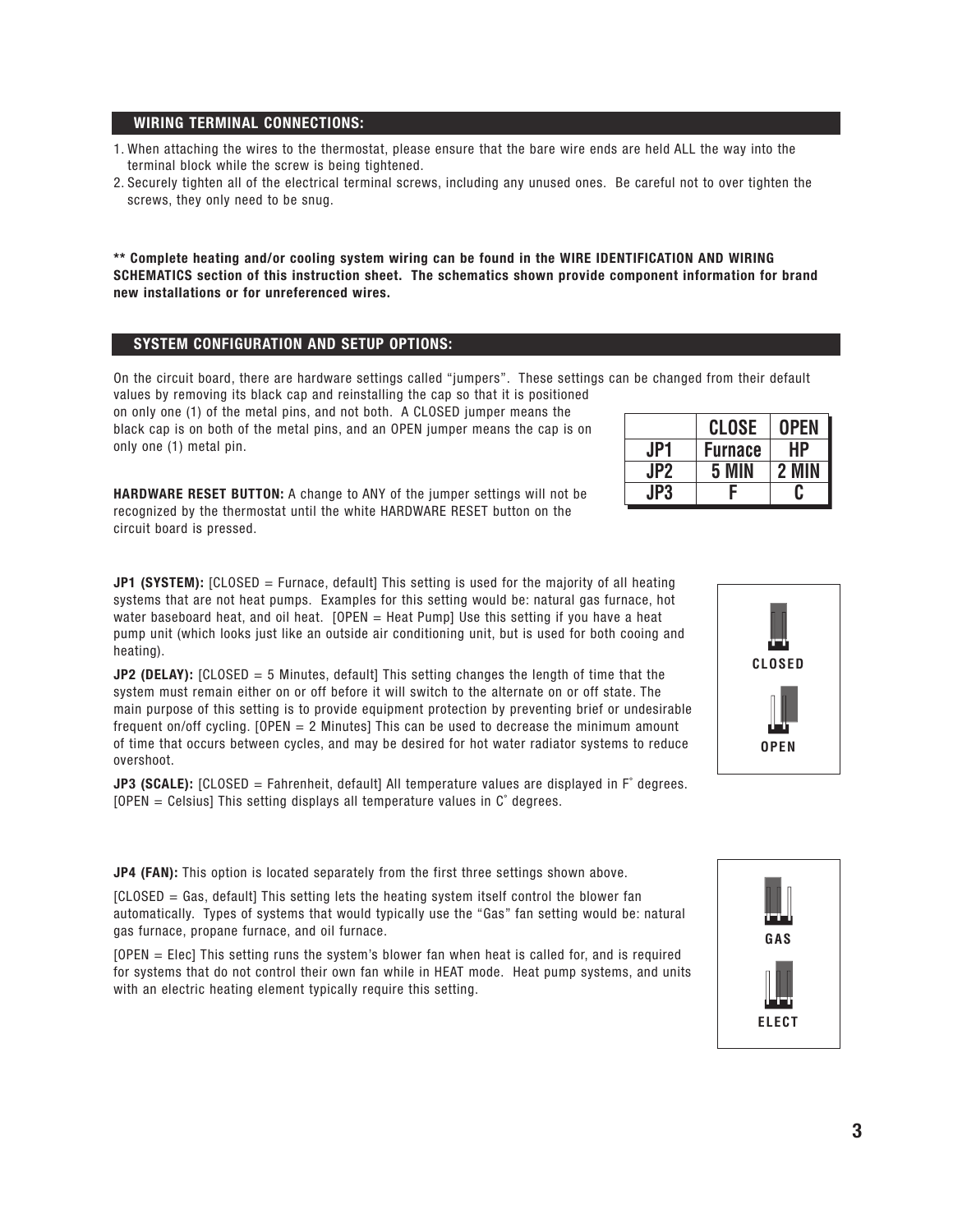#### **OPERATING INSTRUCTIONS:**

**HEAT / OFF / COOL, SYSTEM MODE SWITCH:** Set this switch to HEAT to control your heating system, and COOL to control your cooling system. The OFF position will disable both the heating and cooling units.

**AUTO / ON, FAN SWITCH:** When this switch is in AUTO, the blower fan (if present in your system) will automatically cycle on and off by itself when heating or cooling is running. When in the ON position, the blower fan will run constantly with or without a demand for heating or cooling, even in OFF mode.

**UP AND DOWN BUTTONS:** While in HEAT or COOL mode, you can use the UP and DOWN buttons to raise or lower the set temperature. When the thermostat is powered up for the first time, it will use the default set temperatures of 68°F (20°C) for Heat mode and 72°F (22°C) for Cool mode. NOTE: when you adjust the temperature using UP and DOWN buttons, the change occurs immediately and you do not have to press the SAVE button to accept the changes.

**SAVE BUTTON:** Reducing the amount of heating and cooling energy you use will directly save you money. The SAVE feature allows you to use just one button press to easily decrease the current set temperature by 5F (3°C) degrees while in Heat mode (or raise the set temperature by  $5^{\circ}F$  ( $3^{\circ}C$ ) degrees while in Cool mode). When you leave the house, simply press the SAVE button one time to put the thermostat into Save mode, and the word "SAVE" will be shown on the screen. When you return home, press the SAVE button again to cancel the Save mode and return back to the previous set temperature that you were using originally.

After Save mode has been started, you can adjust the energy-saving set temperature by using the UP and DOWN buttons in either direction. Just like above, one more press on the SAVE button will cancel the Save mode and return back to the original set temperature that was used prior to starting Save mode.

**LCD DISPLAY BACKLIGHT:** The display screen has a light that will assist viewing at nighttime, or in low lighting areas. When any front panel button is pressed, the screen will light up for approximately 10 seconds. Any button presses that occur while the backlight is on, will reset the 10 second timer, causing the screen to remain illuminated for an additional 10 seconds.

**STATIC NOTICE:** This thermostat is protected against normal minor static electric discharges, however to minimize the risk of damaging the unit in extremely dry weather, please touch a grounded metal object before touching your thermostat.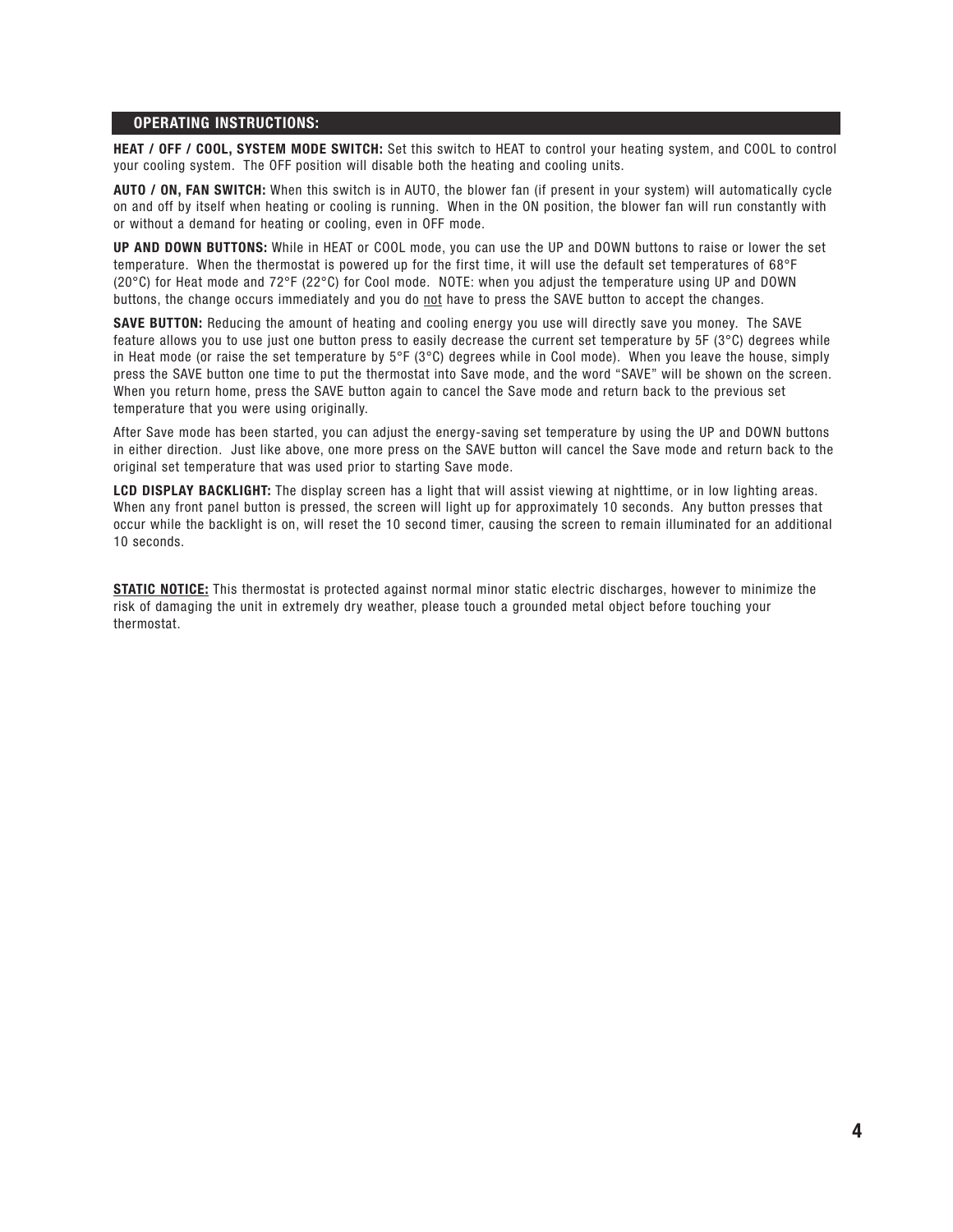## **ADVANCED FEATURES:**

**TEMPERATURE SWING:** The amount of temperature variation between load-on and load-off is changed by adjusting the swing setting. The default value for this thermostat is #4, and the adjustment range is from #1 to #9. A smaller swing number makes the temperature control more precise and constant, and increases the number of cycles per hour. A larger swing number will produce a greater variation between load-on and load-off events, and decreases the number of cycles per hour.

To adjust the Swing setting: Set the thermostat to OFF mode using the System Mode switch, and hold down the SAVE button for at least 5 seconds. When the screen changes to a single digit, this is the current Swing setting value and it can be adjusted using the UP or DOWN buttons. The thermostat will return back to the normal Run mode screen if no buttons are pressed for 4 seconds.

**TEMPERATURE CALIBRATION:** This thermostat is accurately calibrated at the factory, and in most cases alteration to this setting should not be required. The Calibration feature allows you to manually offset the room temperature measurement by as much as plus or minus 5°F (3°C) degrees from its original value. 0°F (0°C) is the default setting.

To adjust the Calibration setting: Set the thermostat to OFF mode using the System Mode switch, press both the UP and DOWN together for at least 2 seconds. When the screen changes to a single digit, this is the current Calibration setting value and it can be adjusted using the UP or DOWN buttons. The thermostat will return back to the normal Run mode screen if no buttons are pressed for 4 seconds.

## **BATTERY REPLACEMENT:**

This thermostat is powered by two "AA" Alkaline batteries. The batteries should be replaced AT LEAST once per year (or sooner, if the "LOW BAT" battery symbol appears in the display screen). When the LO BAT symbol is shown, the temperature digits will also display the word "Lo". The batteries are located on the back of the circuit board, and can be accessed by pulling the front portion of the thermostat straight outwards and removing it from the wall. When installing new batteries, we recommend using only brand new Energizer® or DURACELL®, "AA" size alkaline batteries. Please observe the polarity markings shown in the battery compartment to ensure proper installation. When finished, line up the front of the thermostat to the base, and firmly press together.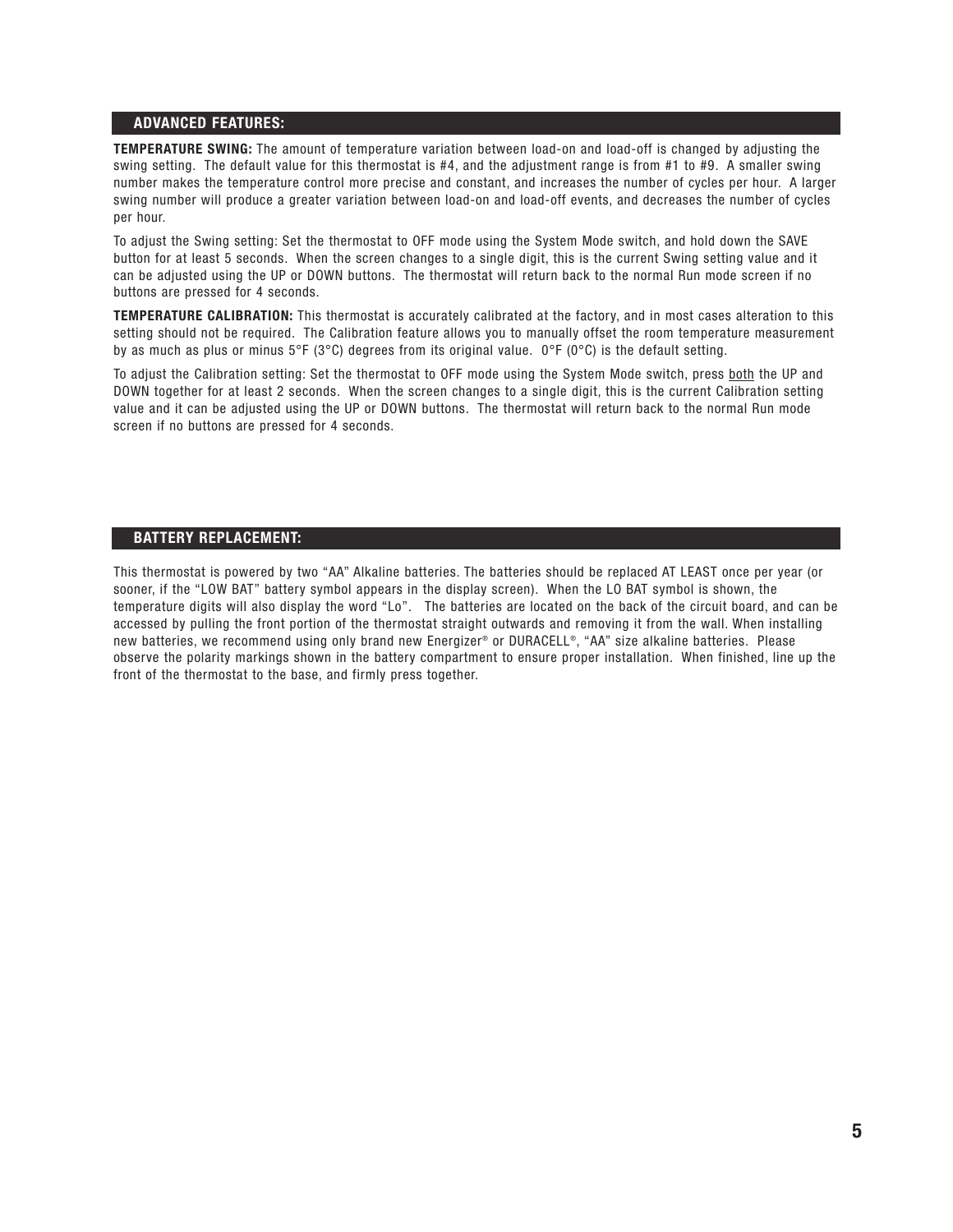## **TECHNICAL SUPPORT:**

If you have any problems installing or using this thermostat, please carefully and thoroughly review the instruction manual. If you require assistance, please contact our Technical Assistance department at 856-234-8803 during regular business hours between 8:00AM and 4:30PM Eastern Standard Time, Monday through Friday. You can also receive technical assistance online anytime day or night at http://www.luxproducts.com. Our web site offers you answers to the most common technical questions, and also permits you to email your questions to our technical support staff at your convenience.

## **LIMITED WARRANTY:**

If this unit fails because of defects in materials or workmanship within three years of the date of original purchase, LUX will, at its option, repair or replace it. This warranty does not cover damage by accident, misuse, or failure to follow installation instructions. Implied warranties are limited in duration to three years from the date of original purchase. Some states do not allow limitations on how long an implied warranty lasts, so the above limitation may not apply to you. Please return malfunctioning or defective units to the location from which the purchase was made, along with proof of purchase. Please refer to "TECHNICAL ASSISTANCE" before returning thermostat. Purchaser assumes all risks and liability for incidental and consequential damage resulting from installation and use of this unit. Some states do not allow the exclusion of incidental or consequential damages, so the above exclusion may not apply to you. This warranty gives you specific legal rights and you may also have other rights, which vary from state to state. Applicable in the U.S.A. and Canada only.

## **MERCURY WARNING AND RECYCLING NOTICE:**

Mercury is considered to be a hazardous material. If this product is replacing a thermostat that contains mercury in a sealed tube, contact your local waste management authority for instructions regarding recycling and proper disposal. It may be unlawful in your state to place it in the trash.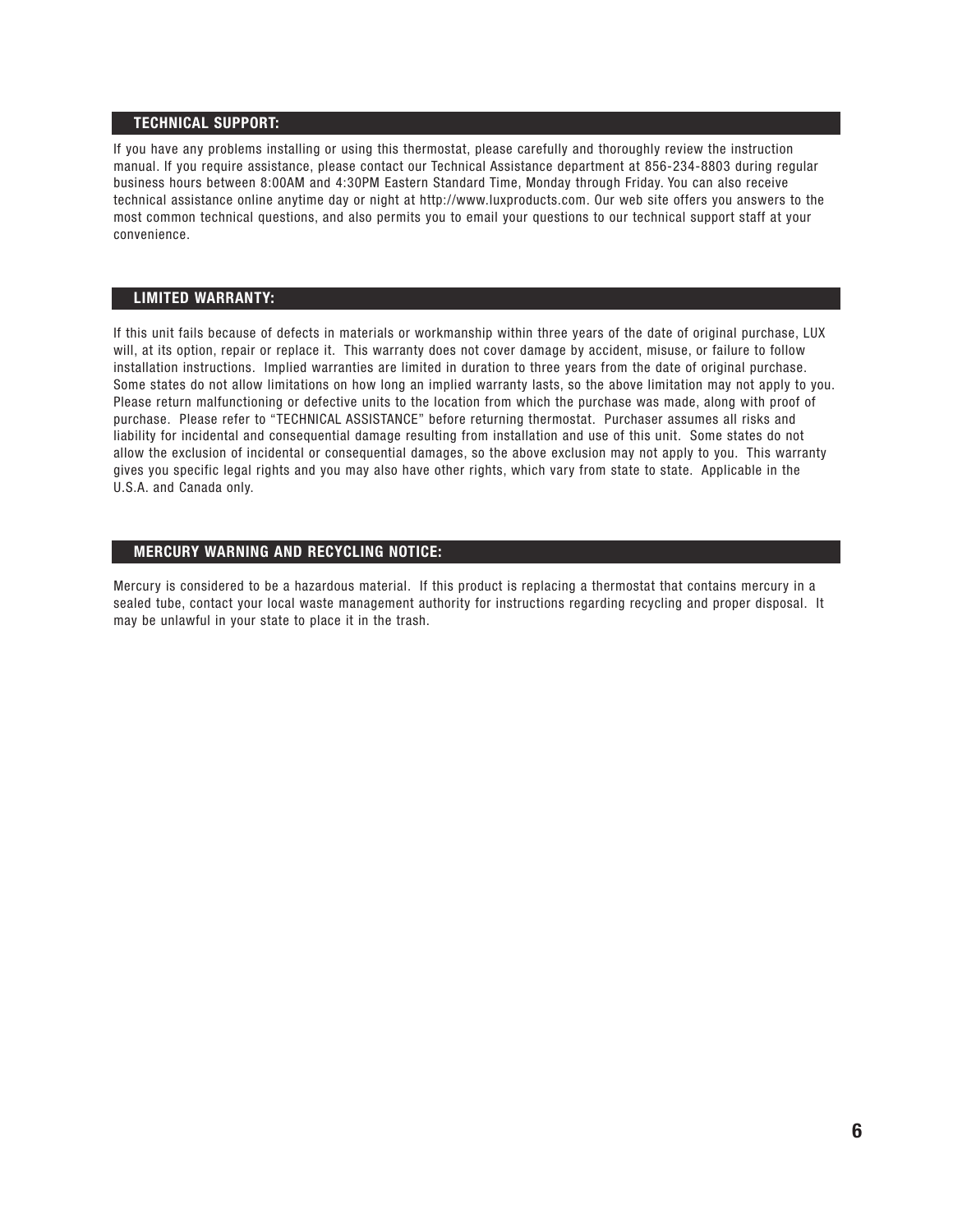#### **WIRING DIAGRAM NOTES:**

- **1. The BOLD lines are what you should be connecting to the terminals on this new thermostat.**
- **2. The DASHED lines are optional depending upon your system type.**
- **3. In many cases, the thin lines shown as "SYSTEM COMMON" will not be visible at the thermostat location, they are located with your heating and cooling equipment.**
- **4. For Heat Pumps, use the "B" or "O" wire, NOT BOTH. Typically neither are used in a conventional system.**
- **5. If "Y" and "C" wires are both present, then "C" is a common wire.**
- **6. If you have a "B" wire in your system which is used as a common wire, connecting it to the "B" terminal on this thermostat may damage your system and/or the thermostat.**